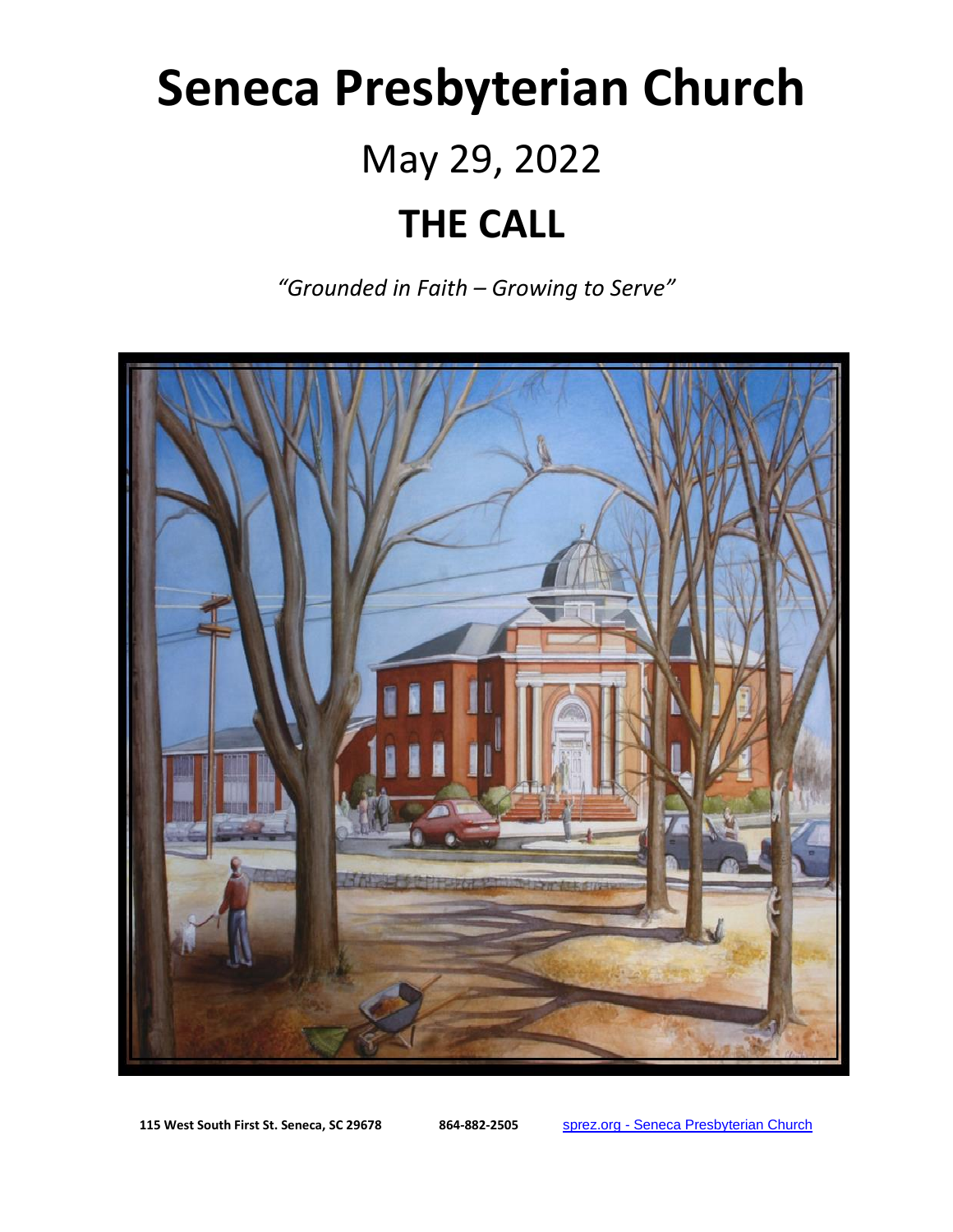## **WEEKLY CELEBRATION OF THE RESURRECTION**

7 th Sunday of Easter 10:00 a.m. Worship May 29, 2022

**GATHERING**

#### **WELCOME AND ANNOUNCEMENTS**

#### **PRELUDE**

#### **SILENT PRAYER OF PREPARATION**

*God of us all, Bless us as we gather in this place to worship today. May we encounter You afresh, so that deep gladness and profound joy may overtake our sorrow. Encourage us with your love that our sighing may flee away and be replaced with the sustaining breath of your Holy Spirit. Amen.*

| <b>POURING OF THE WATER</b> |                          |                 |
|-----------------------------|--------------------------|-----------------|
| <b>Sung Response:</b>       | <b>Baptized in Water</b> | Hymn # 482 vs 1 |
|                             |                          |                 |

**\*CALL TO WORSHIP** (Congregation reads **bold** print**)** O worship the King all glorious above **O gratefully tell of God's power and God's love** Our shield and defender, the ancient of Days, **Pavilioned in splendor and girded with praise.** Let us worship the Lord our God in Spirit and in Truth!

#### **\*GATHERING PRAYER**

**\*HYMN This is My Song The Hymn #340 Hymn #340** 

## **PRAYERS OF CONFESSION**

Call to Confession Prayers of Confession

**Almighty God, you have raised Jesus from death to life, and crowned him Lord of all. We confess that we have not bowed before him or acknowledged his rule in our lives. We have gone along with the ways of the world and have failed to give Christ glory. In our own arrogance we have assumed that there is nothing you can give us—or do for us—that we cannot give or do for ourselves.**

**O God, Forgive us. Raise us from sin through the love and mercy you have Blessed us with in Christ. Empower us to be your faithful people, turning to you with our whole selves and obeying the commands of our Your Son, Jesus Christ, who rules the world, and is head of the church. Here us now as we pray to you in silence.** 

(S*ilent prayers of confession)*

## **Sung Response: Lamb of God Hymn #604 Hymn #604**

Lamb of God, you take away the sin of the world; have mercy on us. Lamb of God, you take away the sin of the world; have mercy on us. Lamb of God, you take away the sin of the world; grant us peace; grant us peace.

## **Assurance of Forgiveness**

The saying is true and worthy of full acceptance that Christ died to save sinners. Brothers and Sisters in Christ, believe the promise of the gospel: in Jesus Christ, we are forgiven.

**\*Congregational Response** *Glory Be to the Father* **Example 20 and Hymn #581**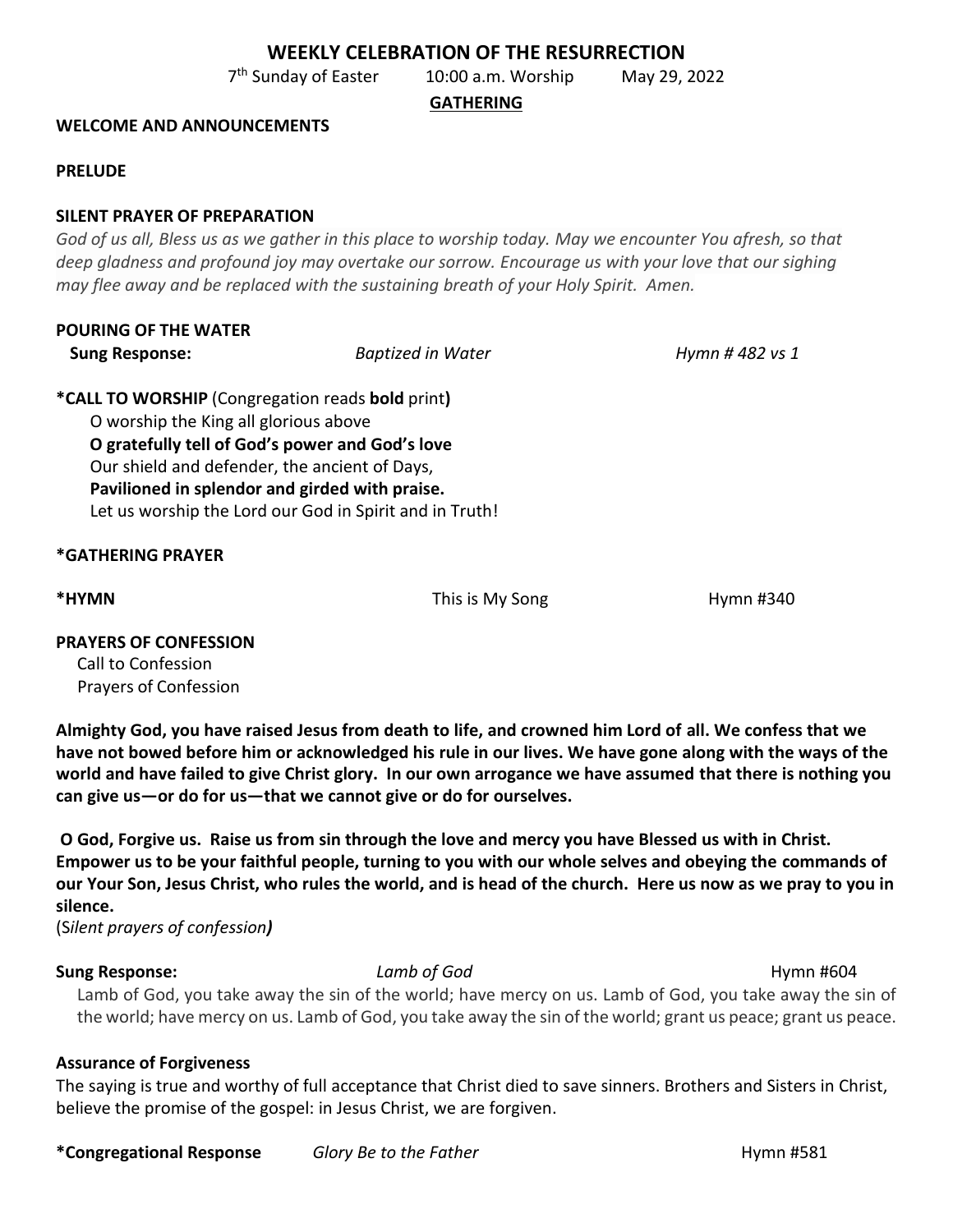Glory be to the Father, and to the Son, and to the Holy Ghost; as it was in the beginning, is now, and ever shall be, world without end. Amen, amen

## **THE WORD**

### **PRAYER FOR ILLUMINATION**

**FIRST LESSON** *Psalm 27: 4-7*

**ANTHEM** *America The Beautiful*

#### **A TIME FOR OUR YOUNG DISCIPLES**

| <b>SECOND LESSON</b> | Colossians 3:1-4         |             |
|----------------------|--------------------------|-------------|
| <b>SERMON</b>        | "What Is our One Thing?" | Dr. Hartman |

## **\*AFFIRMATION OF FAITH**

**I BELIEVE in God the Father Almighty, Maker of heaven and earth. And in Jesus Christ his only Son our Lord; who was conceived by the Holy Ghost, born of the Virgin Mary, suffered under Pontius Pilate, was crucified, dead, and buried; he descended into hell; on the third day he rose again from the dead; he ascended into heaven, and sitteth on the right hand of God the Father Almighty; from thence he shall come to judge the quick and the dead. I believe in the Holy Ghost; the holy catholic Church; the communion of saints;** the **forgiveness of sins; the resurrection of the body; and the life everlasting. Amen.** 

## **OFFERING OF OUR GIFTS AND OURSELVES**

**Musical Offering The Country, Tis' of Thee Hymn #337 \*Doxology** *Praise God, from whom all blessings flow*

Praise God, from whom all blessings flow; praise him, all creatures here below; praise him above ye heavenly host; Praise Father, Son, and Holy Ghost. Amen

## **A PRAYER OF REMEMBRANCE FOR MEMORIAL DAY** (Congregation reads **bold** print**)**

Lift up your hearts.

## **We lift them up before the Lord.**

 Lord hear our prayers of remembrance for those whose lives were lost through war: parents, siblings, children and friends.

## **We lift them up before the Lord.**

For those who more than self their community loved, and mercy more than life.

## **We lift them up before the Lord.**

For those whose sacrifices further the cause of justice, and righteousness.

## **We lift them up before the Lord.**

For those who brought love with power to defeat power without love.

## **We lift them up before the Lord.**

For innocent victims, casualties of conflict, those who fell in harm's way.

## **We lift them up before the Lord.**

For those who grieve and share the burden of sacrifice.

## **We lift them up before the Lord.**

For public servants who serve, protect, and strengthen the community.

## **We lift them up before the Lord.**